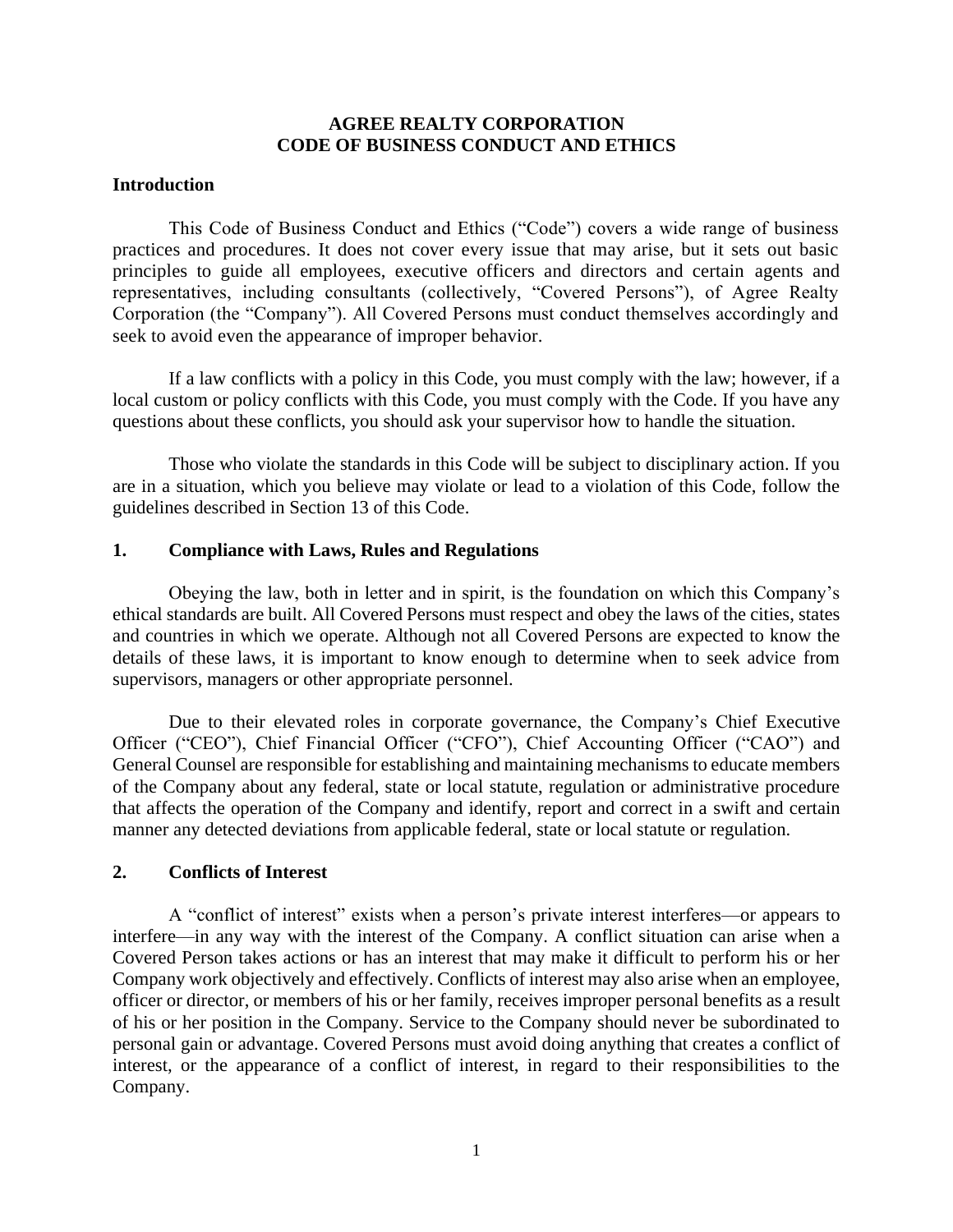Loans to, or guarantees of obligations of, Covered Persons and their family members may create conflicts of interest. The Company is generally prohibited from extending credit in the form of personal loans to any such individuals. In addition, loans, or guarantees of obligations from, or personal financial transactions with, any company that is a material tenant, broker/agent, partner, lender or competitor of the Company, or any other person who does significant business with the Company, are prohibited. This guideline does not prohibit arms–length loans from or transactions with recognized banks, brokerage firms or other financial institutions regularly engaged in the business of making loans or engaging in such transactions to the public generally.

It is almost always a conflict of interest for a Covered Person to work simultaneously for a competitor, customer or supplier. You are not allowed to work for a competitor as a consultant or board member, unless consented to by the Audit Committee (the "Audit Committee") of the Company's Board of Directors (the "Board"). The best policy is to avoid any direct or indirect business connection with our customers, suppliers or competitors, except on our behalf.

Conflicts of interest are prohibited as a matter of Company policy unless consented to by the Company's General Counsel. Covered Persons should disclose any substantial personal or family ownership, beneficial interest, or employment in the Company's customers, suppliers or competitors to higher levels of management as described in Section 14 and avoid acting on behalf of the Company in any transaction involving organizations in which such ownership or interest exists. Conflicts of interest may not always be clear-cut, so if you have a question, you should consult with higher levels of management. Any Covered Person who becomes aware of a conflict or potential conflict should bring it to the attention of the appropriate officer or consult the procedures described in Section 14 of this Code.

The Company recognizes that related person transactions can present potential or actual conflicts of interest and create the appearance that Company decisions are based on considerations other than the best interests of the Company and its shareholders. These transactions include those which exceed \$120,000 and in which an executive officer, director, or 5% or more owner of the Company will have a material interest or in which one of their immediate family members or an entity that employs any such person (or in which such person owns a 10% or greater interest) will have a material interest.

To ensure proper handling of these "related person transactions," directors and executive officers must disclose any potential related person transactions, complete an annual questionnaire in connection with the Company's proxy statement, and provide written notice to the General Counsel or outside general counsel of any updates to such information. In addition, the financial reporting, internal audit, accounting, legal and human resource departments have established reasonable procedures to assist in identifying existing and potential related person transactions.

Related person transactions will be entered into only after review and approval from the Audit Committee. In connection with approving a related party transaction, the Audit Committee will consider all relevant facts and circumstances relating to whether the transaction is in the best interests of the Company, including consideration of the following factors:

• the position within or relationship of the Related Party with the Company;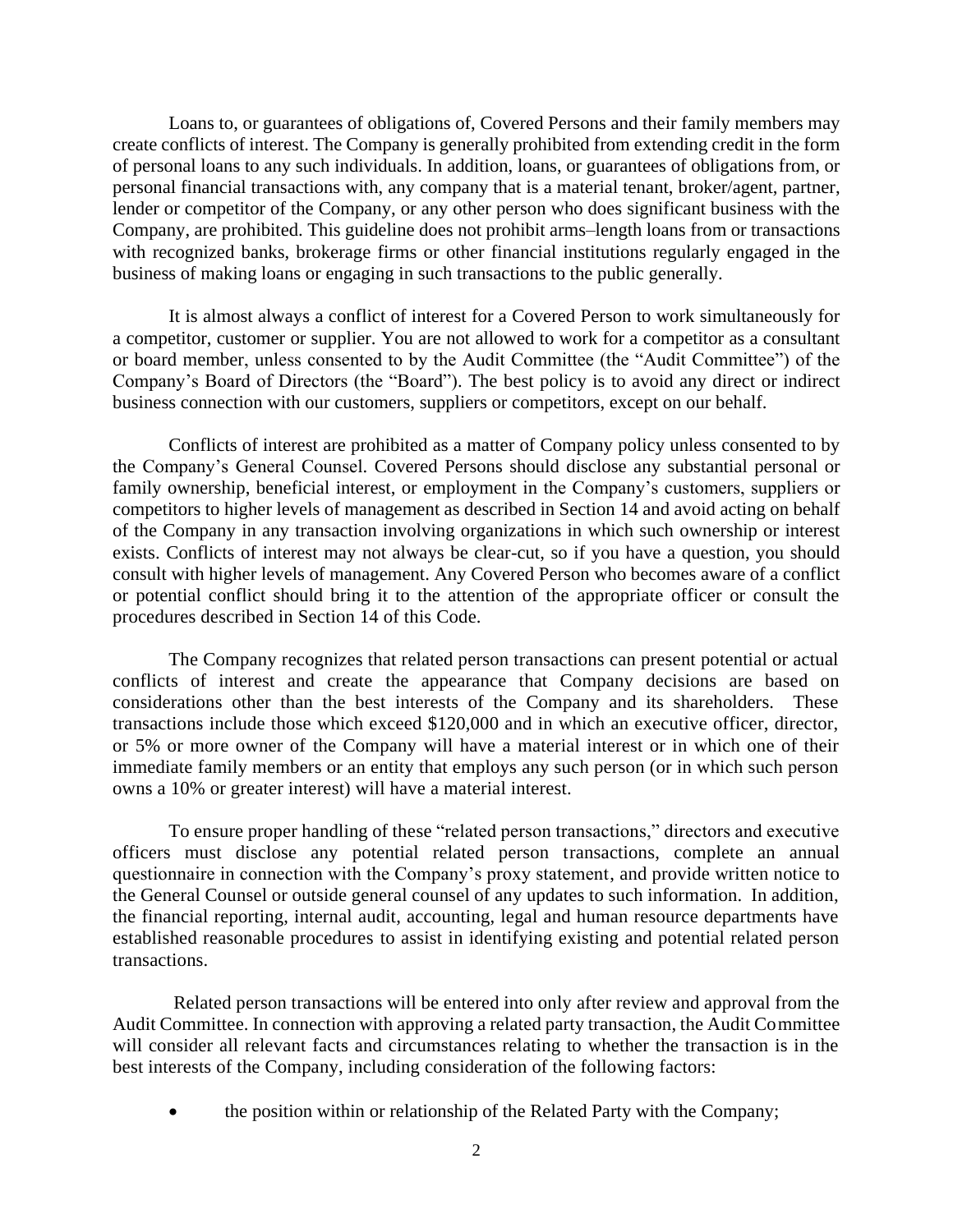- the materiality of the transaction to the Related Party and the Company, including the dollar value of the transaction, without regard to profit or loss;
- the business purpose for and reasonableness of the transaction (including the anticipated profit or loss from the transaction), taken in the context of the alternatives available to the Company for attaining the purposes of the transaction;
- whether the transaction is comparable to a transaction that could be available with an unrelated party, or is on terms that the Company offers generally to, or the Company receives generally from, persons who are not Related Parties;
- whether the transaction is in the ordinary course of the Company's business and was proposed and considered in the ordinary course of business;
- the effect of the transaction on the Company's business and operations, including on the Company's internal control over financial reporting and system of disclosure controls or procedures; and
- any additional conditions or controls (including reporting and review requirements) that should be applied to such transaction.

# **3. Insider Trading**

The Company has a long-standing commitment to comply with all securities laws and regulations. Under federal securities laws, it is unlawful for persons with material non-public information to trade the Company's securities.

Please see the Company's Insider Trading Policy for more information on the definition of insider trading and on buying and selling our securities or the securities of the companies with which we do business.

# **4. Corporate Opportunities**

Covered Persons are prohibited from taking for themselves personally opportunities that are discovered through the use of corporate property, information or position without the consent of the Board. No Covered Person may use corporate property, information, or his or her position for improper personal gain, and no employee may compete with the Company directly or indirectly. Covered Persons owe a duty to the Company to advance its legitimate interests when the opportunity to do so arises.

# **5. Competition and Fair Dealing**

We seek to outperform our competition fairly and honestly. We seek competitive advantages through superior performance, never through unethical or illegal business practices. Stealing proprietary information, possessing trade secret information that was obtained without the owner's consent, or inducing such disclosures by past or present employees of other companies is prohibited. Each Covered Person should endeavor to respect the rights of and deal fairly with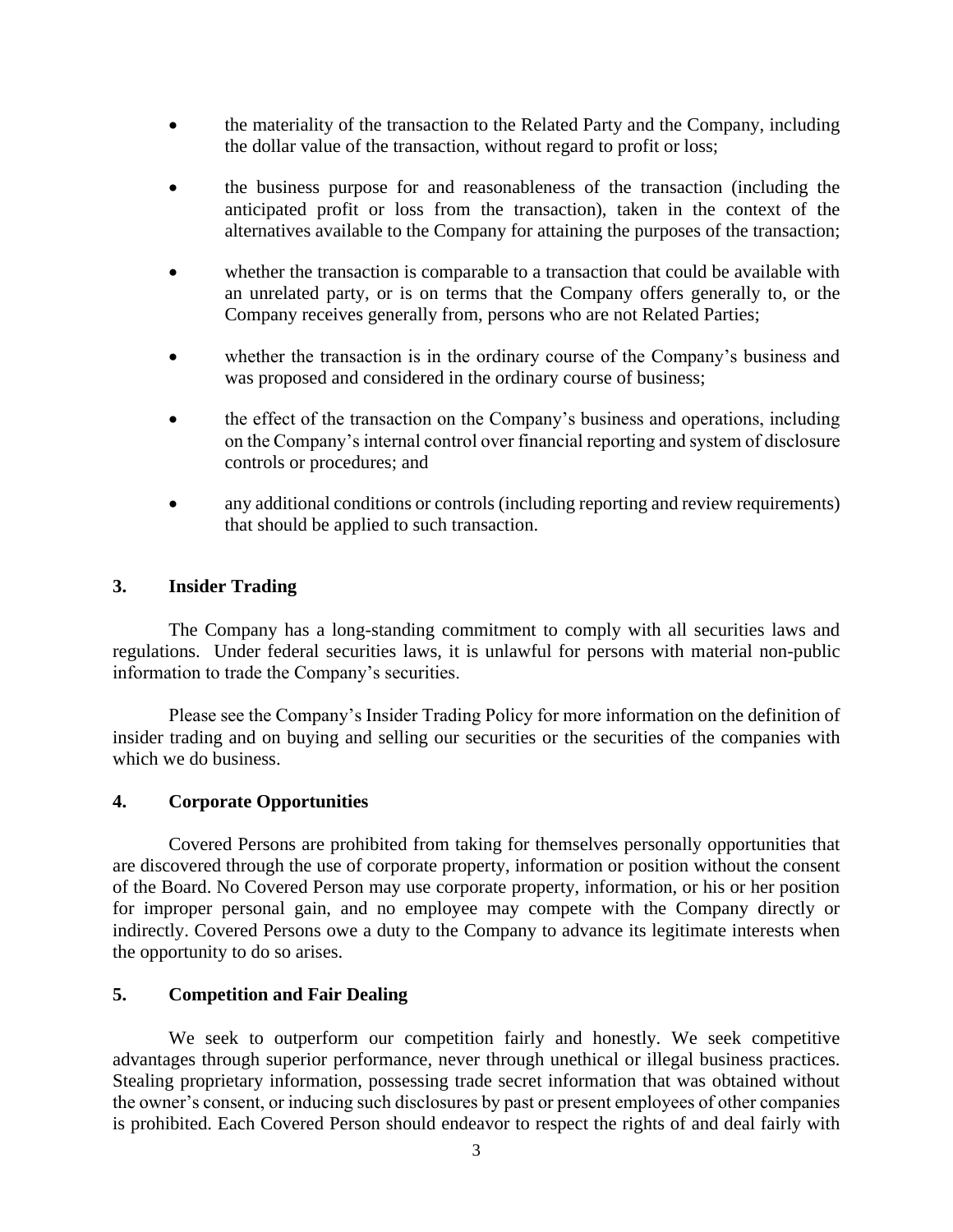the Company's customers, suppliers, competitors and employees. No Covered Person should take unfair advantage of anyone through manipulation, concealment, abuse of privileged information, misrepresentation of materials facts, or any other intentional unfair-dealing practice.

To maintain the Company's reputation, compliance with our quality processes and safety requirements are essential. In the context of ethics, quality requires that our products and services be designed and built to meet our obligations to customers. All inspection and testing documents must be handled in accordance with all applicable regulations.

The purpose of business entertainment and gifts in a commercial setting is to create good will and sound working relationships, not to gain an unfair advantage with customers. No gift or entertainment should ever be offered, given, provided or accepted by any Company officer, employee, family member of an employee or agent unless it: (1) is not a cash gift, (2) is consistent with customary business practices, (3) is not excessive in value, (4) cannot be construed as obligating the recipient in any way and (5) does not violate any laws or regulations. As a general rule, no employee should ever receive a payment or anything of value in exchange for a decision involving the Company's business. And, no corporate payments or gifts of value may be made to any outside party, including any government or political official, or political party or candidate, foreign or domestic for the purpose of securing business for the Company, or influencing a decision on its behalf. Employees at all levels must be aware that under the Foreign Corrupt Practices Act (the "FCPA"), anti-bribery laws and election laws, severe penalties may be imposed on any individual who violates the provisions of these laws, in addition to the penalties imposed on the individual's employer. The FCPA prohibits making a payment or offering anything of value to a foreign government official or government agency to impact a decision to obtain, retain or influence business. The Company abides by the FCPA requirements and expects all employees to comply with these regulations. Please discuss with your supervisor or the Company's General Counsel any gifts or proposed gifts which you are not certain are appropriate.

# **6. Discrimination and Harassment**

The diversity of the Company's employees is a tremendous asset. We are firmly committed to providing equal opportunity in all aspects of employment and will not tolerate discrimination or harassment of any kind. The conduct prohibited by this policy includes all unwelcome conduct, whether verbal, physical or visual, that is based on a person's race, sex, religion, national origin, citizenship status, pregnancy, marital status, sexual orientation, gender identity, age, disability or other group status protected by law.

# **7. Equal Opportunity**

We want to maximize the professional growth of employees based on individual merit and ability and avoid employment decisions based on inappropriate or unlawful factors. The Company is committed to providing equal employment opportunities for all employees and job applicants, and to otherwise complying with all applicable employment laws. As part of this commitment, the Company provides equal opportunities to all employees and applicants without regard to race, sex, religion, national origin, citizenship status, pregnancy, marital status, sexual orientation, gender identity, age, disability or other group status protected by law. Anyone who witnesses or has a concern regarding discrimination should follow the appropriate reporting procedure.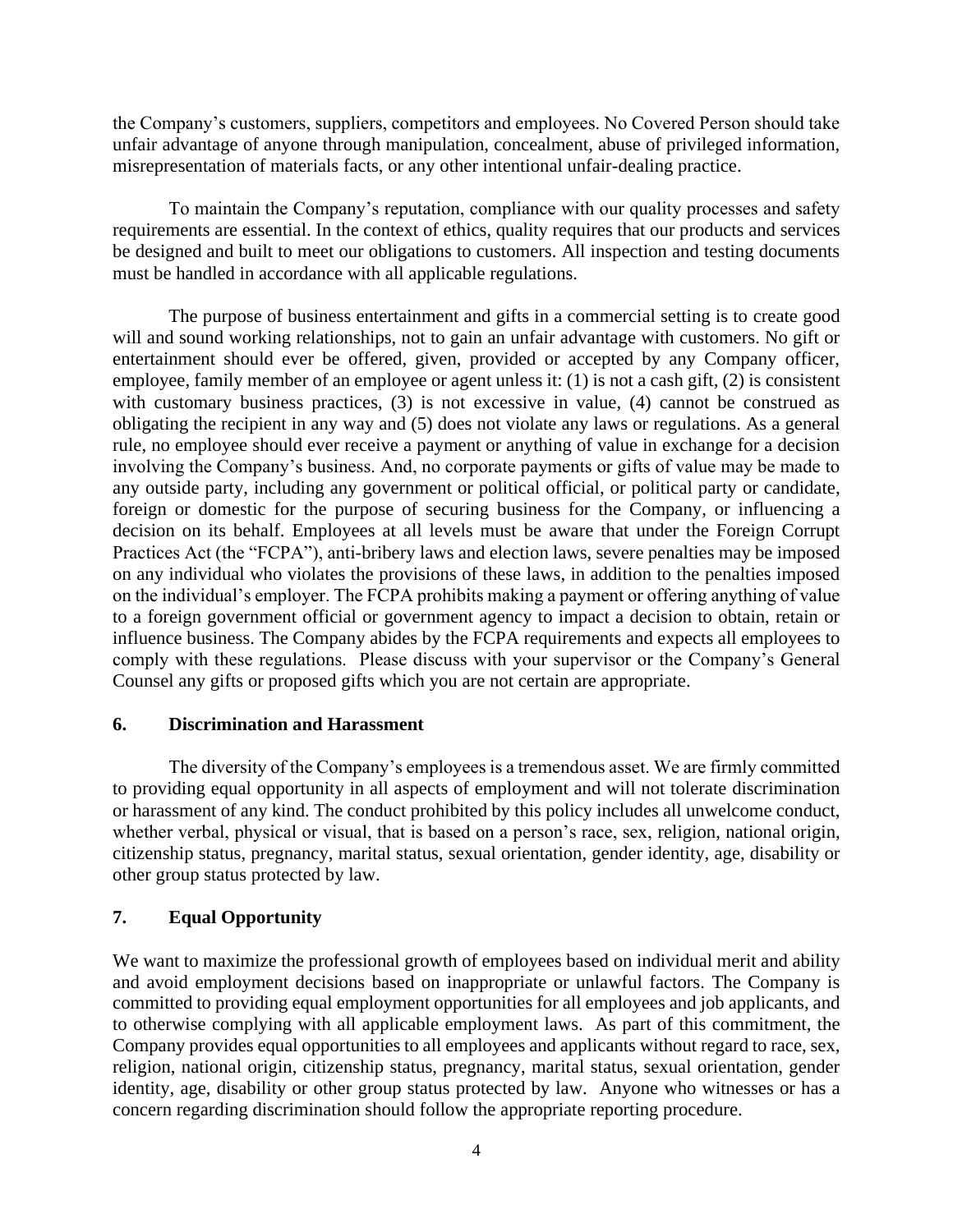#### **8. Health and Safety**

The Company strives to provide all employees with a safe and healthy work environment. Each employee is responsible for maintaining a safe and healthy workplace for all employees by following safety and health rules and practices and reporting accident, injuries and unsafe equipment, practices or conditions to the appropriate supervisor or to the Vice President of People and Culture.

Violence and threatening behavior are not permitted. Employees should report to work in condition to perform their duties, free from the influence of illegal drugs or alcohol. The use of illegal drugs in the workplace will not be tolerated.

# **9. Record-Keeping**

The Company requires honest and accurate recording and reporting of information in order to make responsible business decisions.

Many employees regularly use business expense accounts, which must be documented and recorded accurately. If you are not sure whether a certain expense is legitimate, ask your supervisor or the CAO. Rules and guidelines are available from the Accounting Department.

All of the Company's books, records, accounts and financial statements must be complete, be maintained in reasonable detail, appropriately reflect the Company's transactions and conform both to applicable legal requirements and to the Company's system of internal controls. Unrecorded or "off the books" funds or assets should not be maintained unless permitted by applicable law or regulation.

Business records and communications often become public, and we should avoid exaggeration, derogatory remarks, guesswork, or inappropriate characterizations of people and companies that can be misunderstood. This applies equally to e-mail, internal memos, and formal reports.

Records should always be retained or destroyed according to the Company's record retention policies. In accordance with those policies, in the event of litigation or governmental investigation please consult the Company's General Counsel.

The Company will comply with all applicable financial reporting and accounting laws and regulations applicable to the Company, and will keep its books and records accurately such as to fairly represent transactions and dispositions of Company assets. The CEO, CFO and Chief Accounting Officer will establish and manage the Company's transaction and reporting systems and procedures to ensure that:

> • business transactions are properly authorized and completely and accurately recorded on the Company's books and records in accordance with accounting principles generally accepted in the United States and established Company financial policy;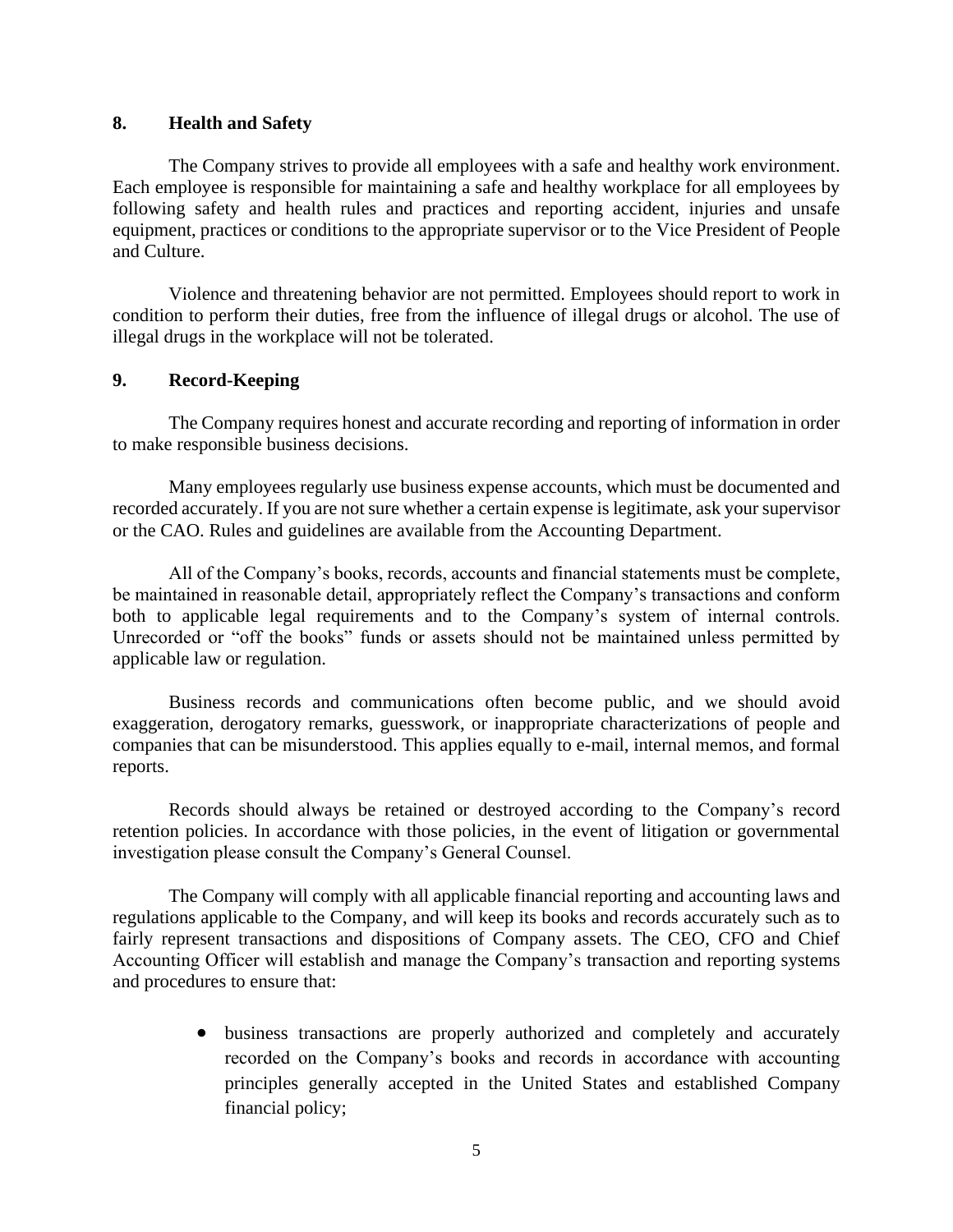- the retention or proper disposal of Company records is in accordance with established Company financial policies and applicable legal and regulatory requirements; and
- periodic financial communications and reports are delivered in a manner that facilitates the highest degree of clarity of content and meaning so that readers and users may quickly and accurately determine their significance and consequence.

# **10. Confidentiality**

Covered Persons must maintain the confidentiality of all confidential information. Confidential information includes all non-public information that might be of use to competitors, or harmful to the Company or its customers, suppliers or joint venture partners, if disclosed. All Covered Persons have a duty to safeguard all confidential information of the Company or third parties with which the Company conducts business, except when disclosure is authorized or legally mandated. The obligation to preserve confidential information extends beyond a person's association with or engagement by the Company.

#### **11. Protection and Proper Use of Assets**

All Covered Persons should endeavor to protect the Company's assets from theft, damage or misuse and ensure their efficient use. Theft, carelessness, and waste have a direct impact on the Company's profitability. Any suspected incident of fraud or theft should be immediately reported for investigation in accordance with the procedures described in Section 14 of this Code. Company equipment should not be used for non-Company business, though incidental personal use may be permitted.

The obligation of employees to protect the Company's assets includes its proprietary information. Proprietary information includes intellectual property such as trade secrets, patents, trademarks, and copyrights, as well as business, marketing and service plans, engineering and manufacturing ideas, designs, tenant lists, transaction lists, databases, records, salary information and any unpublished financial data and reports. Unauthorized use or distribution of this information would violate Company policy. It could also be illegal and result in civil or even criminal penalties.

#### **12. Use of Electronic Resources and Social Media**

The Company provides access to electronic resources for business-related needs and to enhance our access to information important to the operations of the Company. The Company maintains a policy governing the use of Company electronic resources and social media, which applies to all Covered Persons. Please see the Company's Social Media Policy for more guidelines information.

# **13. Waivers of Code of Business Conduct and Ethics**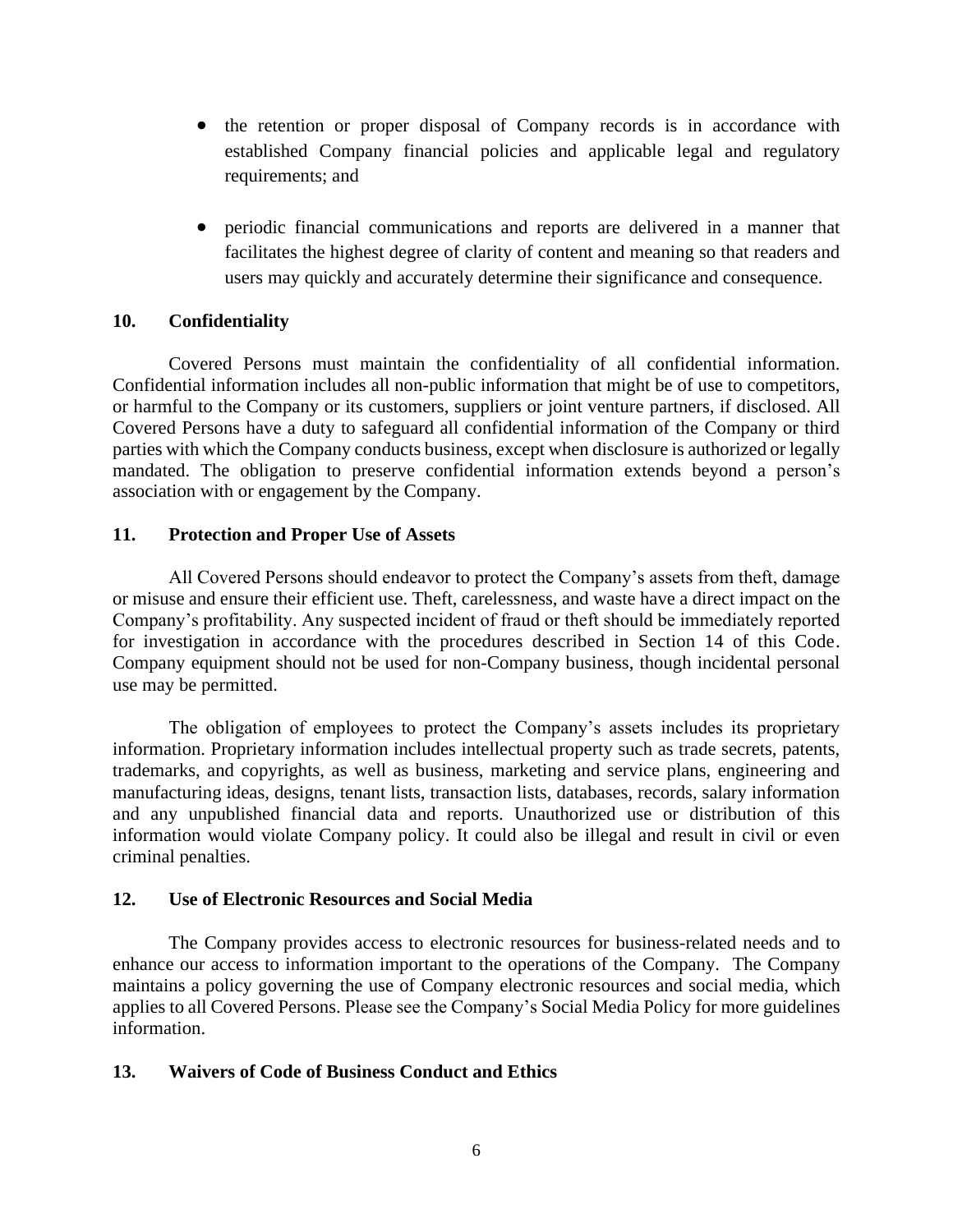Any waiver of this Code for executive officers or directors may be made only by the Board and will be promptly disclosed as required by law or stock exchange regulation. With respect to consultants and employees who are not executive officers, waivers must be approved by the CEO and the General Counsel. With respect to consultants, waivers must be approved by the Audit Committee.

# **14. Reporting any Illegal or Unethical Behavior**

Employees are encouraged to talk to supervisors or other appropriate personnel about observed illegal or unethical behavior and when in doubt about the best course of action in a particular situation. This may include contacting the Vice President of People and Culture, the General Counsel or the Chair of the Audit Committee.

Federal laws prohibit retaliatory action by public companies against their employees who take certain lawful actions when they suspect wrongdoing on the part of their employer. In furtherance of the Company's obligations under federal law, neither the Company nor any of our officers, employees, contractors, subcontractors or agents may retaliate against Covered Persons for reporting in good faith any misconduct by others. Covered Persons are expected to cooperate in internal investigations of misconduct.

# **15. Compliance Procedures**

We must all work to ensure prompt and consistent action against violations of this Code. However, in some situations it is difficult to know right from wrong. Since we cannot anticipate every situation that will arise, it is important that we have a way to approach a new question or problem. These are the steps to keep in mind.

- Make sure you have all the facts. In order to reach the right solutions, we must be fully informed as possible.
- Ask yourself: What specifically am I being asked to do? Does it seem unethical or improper? This will enable you to focus on the specific question you are faced with, and the alternative you have. Use your judgment and common sense; if something seems unethical or improper, it probably is.
- Clarify your responsibility and role. In most situations, there is shared responsibility. Are your colleagues informed? It may help to get others involved and discuss the problem.
- Discuss the problem with your supervisor. This is the basic guidance for all situations. In many cases, your supervisor will be more knowledgeable about the question, and will appreciate being brought into the decision-making process. Remember that it is your supervisor's responsibility to help solve problems.
- Seek help from Company resources. In the rare case where it may not be appropriate to discuss an issue with your supervisor or where you do not feel comfortable approaching